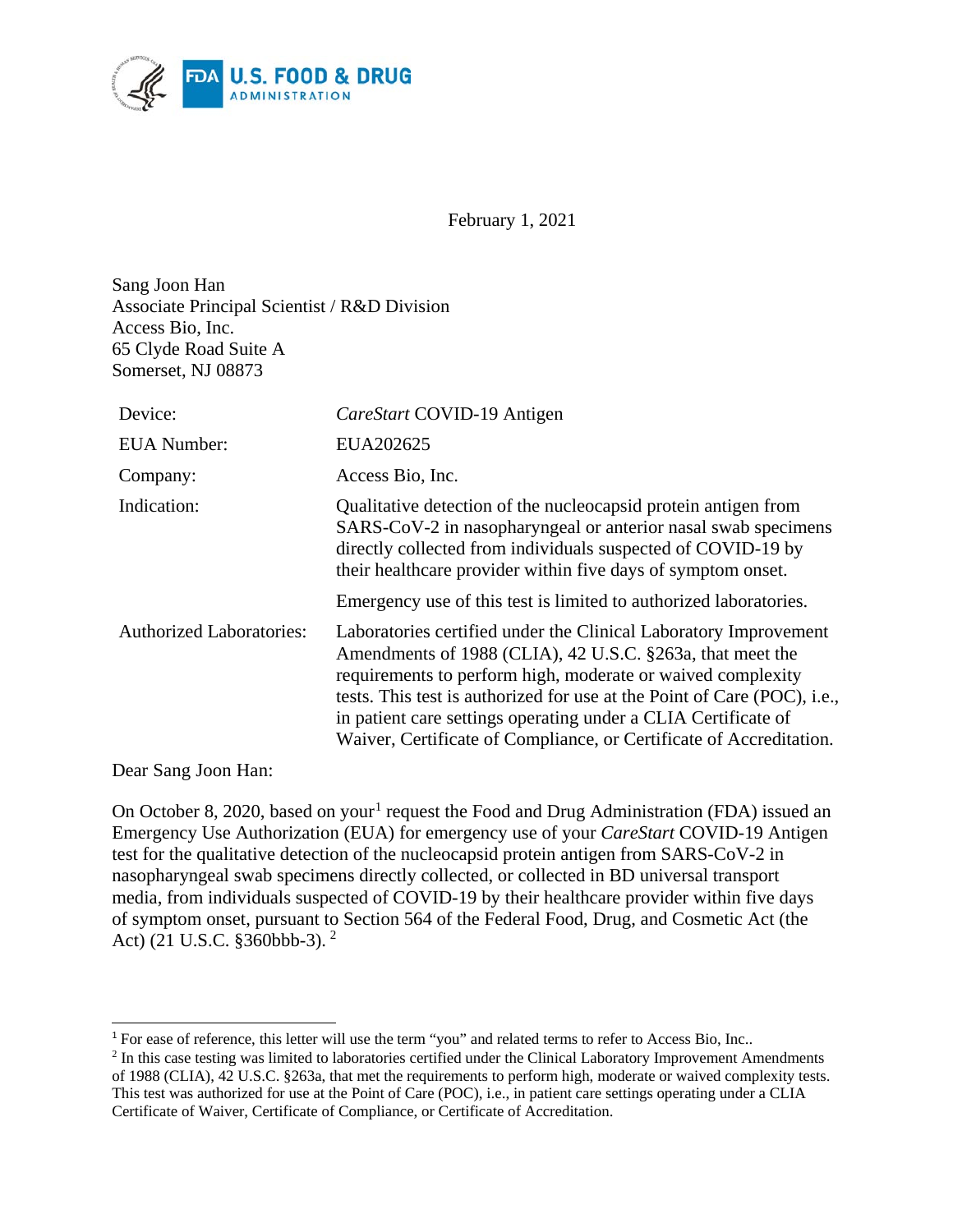Page 2 – Sang Joon Han, Access Bio, Inc.

On December 30, 2020, you requested to amend your EUA. Based on that request, and having concluded that revising the October 8, 2020, EUA is appropriate to protect the public health or safety under section  $564(g)(2)(C)$  of the Act (21 U.S.C. § 360bbb-3(g)(2)(C)), FDA is reissuing the October 8, 2020, letter in its entirety with revisions incorporated. [3](#page-1-0) Pursuant to section 564 of the Act and the Scope of Authorization (Section II) and Conditions of Authorization (Section IV) of this reissued letter, your product<sup>[4](#page-1-1)</sup> is now authorized for use consistent with the indication described above.

On February 4, 2020, pursuant to Section  $564(b)(1)(C)$  of the Act, the Secretary of the Department of Health and Human Services (HHS) determined that there is a public health emergency that has a significant potential to affect national security or the health and security of United States citizens living abroad, and that involves the virus that causes COVID-19. Pursuant to Section 564 of the Act, and on the basis of such determination, the Secretary of HHS then declared that circumstances exist justifying the authorization of emergency use of in vitro diagnostics for detection and/or diagnosis of the virus that causes COVID-19 subject to the terms of any authorization issued under Section 564(a) of the Act. [5](#page-1-2)

FDA considered the totality of scientific information available in authorizing the emergency use of your product for the indication above. A summary of the performance information FDA relied upon is contained in the Instructions for Use (identified below).

Having concluded that the criteria for issuance of this authorization under Section 564(c) of the Act are met, I am authorizing the emergency use of your product, described in the Scope of Authorization of this letter (Section II), subject to the terms of this authorization.

### **I. Criteria for Issuance of Authorization**

I have concluded that the emergency use of your product meets the criteria for issuance of an authorization under Section 564(c) of the Act, because I have concluded that:

- 1. The SARS-CoV-2 can cause a serious or life-threatening disease or condition, including severe respiratory illness, to humans infected by this virus;
- 2. Based on the totality of scientific evidence available to FDA, it is reasonable to believe that your product may be effective in diagnosing COVID-19 and that the known and

<span id="page-1-0"></span><sup>&</sup>lt;sup>3</sup> The revisions to the October 8, 2020, letter and authorized labeling include: (1) updating the intended use to include use in direct anterior nasal swab specimens and remove use with nasopharyngeal swabs collected in BD universal transport media, (2) updating the intended use and limitations section to include language around performance of the test with respect to newly emerging strain variants of SARS-CoV-2, (3) updating the clinical performance with data from a new clinical study performed to fulfill Conditon of Authorization P. in the October 8, 2020, letter, (4) adding the authorized distributor brand name *KarmaCare* COVID-19 Antigen and associated labeling, and (5) updating the healthcare provider and patient fact sheets accordingly.

<span id="page-1-1"></span><sup>4</sup> For ease of reference, this letter will use the term "your product" to refer to the *CareStart* COVID-19 Antigen used for the indication identified above.

<span id="page-1-2"></span><sup>5</sup> U.S. Department of Health and Human Services, *Determination of a Public Health Emergency and Declaration that Circumstances Exist Justifying Authorizations Pursuant to Section 564(b) of the Federal Food, Drug, and Cosmetic Act, 21 U.S.C.* § *360bbb-3*. 85 FR 7316 (February 7, 2020).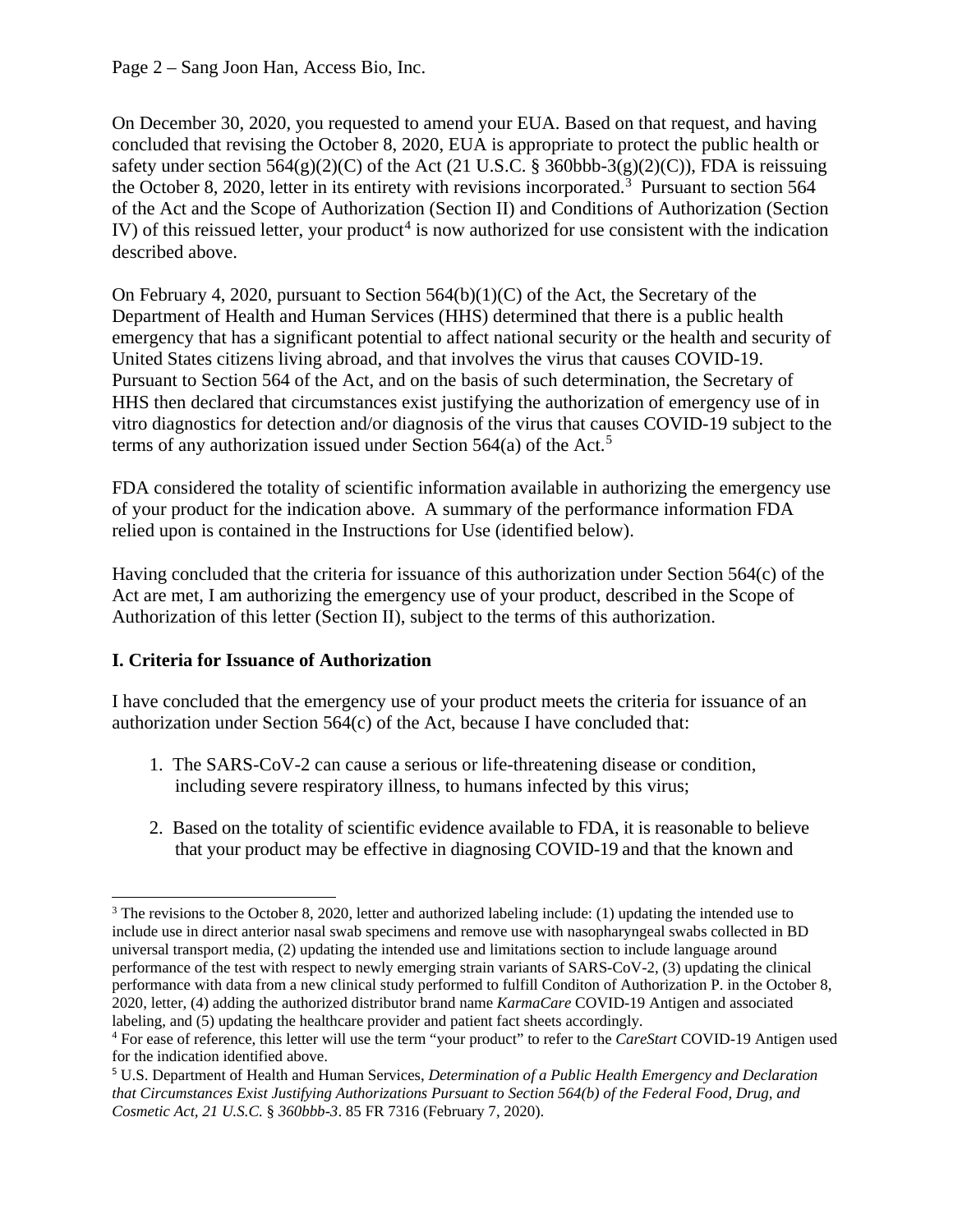potential benefits of your product when used for such a use, outweigh the known and potential risks of your product; and

3. There is no adequate, approved, and available alternative to the emergency use of your product. [6](#page-2-0)

### **II. Scope of Authorization**

I have concluded, pursuant to Section  $564(d)(1)$  of the Act, that the scope of this authorization is limited to the indication above.

### **Authorized Product Details**

Your product is a visually read a lateral flow immunochromatographic assay for the qualitatiave detection of the nucleocapsid protein antigen from SARS-CoV-2 in nasopharyngeal or anterior nasal swab specimens directly collected from individuals suspected of COVID-19 by their healthcare provider within five days of symptom onset. The SARS-CoV-2 viral antigen is generally detectable in nasopharyngeal or anterior nasal swab specimens during the acute phase of infection. Positive results indicate the presence of viral antigens, but the clinical correlation with patient history and other diagnostic information is necessary to determine infection status. Positive results do not rule out a bacterial infection or co-infection with other viruses.

Negative results are presumptive and confirmation with a molecular assay, if necessary, for patient management may be performed. Negative results do not rule out SARS-CoV-2 infection and should not be used as the sole basis for treatment or patient management decisions, including infection control decisions. Negative results should be considered in the context of a patient's recent exposures, history and the presence of clinical signs and symptoms consistent with COVID-19. The clinical performance has not been established in all circulating variants but is anticipated to be reflective of the prevalent variants in circulation at the time and location of the clinical evaluation. Performance at the time of testing may vary depending on the variants circulating, including newly emerging strains of SARS-CoV-2 and their prevalence, which change over time.

Testing is limited to laboratories certified under CLIA that meet the requirements to perform moderate, high or waived complexity tests. This test is authorized for use at the POC, i.e., in patient care settings operating under a CLIA Certificate of Waiver, Certificate of Compliance, or Certificate of Accreditation.

To use your product, the patient sample (the direct swab) is transferred to the extraction vial, during which time the virus particles in the sample are disrupted, exposing internal viral nucleoproteins. Extracted swab sample is then added to the sample well of the test device to initiate the test. When the swab sample migrates in the test strip, SARS-CoV-2 viral antigens bind to anti-SARS-CoV-2 nucleocapsid protein antibodies conjugated to indicator and capture particles in the test strip forming an immune complex. The immune complex is then captured by the test line on the nitrocellulose membrane as it migrates through the strip. Test results are interpreted at 10 minutes.

<span id="page-2-0"></span> $\overline{a}$  $6$  No other criteria of issuance have been prescribed by regulation under Section 564(c)(4) of the Act.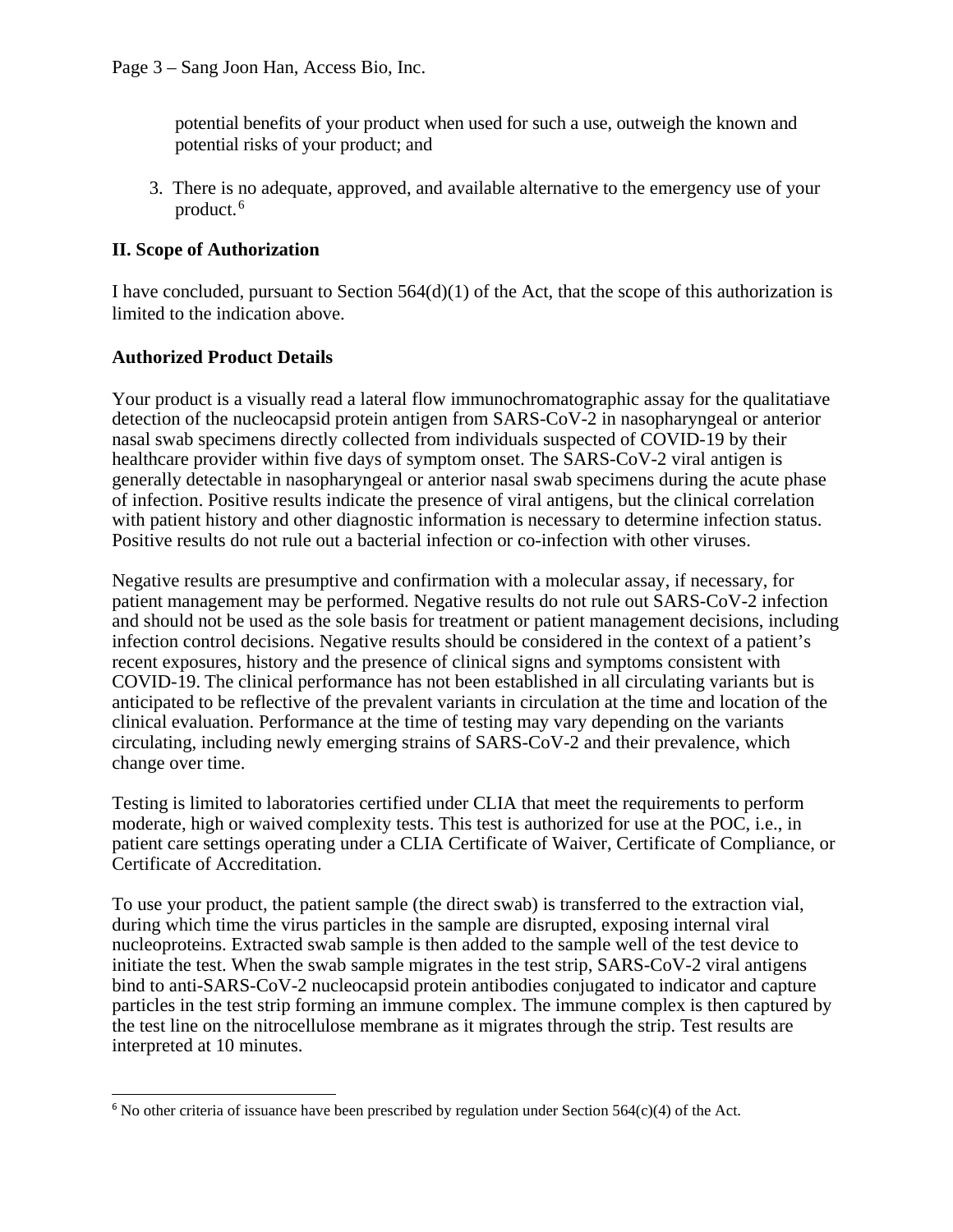Page 4 – Sang Joon Han, Access Bio, Inc.

The *CareStart* COVID-19 Antigen test includes the following materials or other authorized materials: Test devices, Extraction vials and caps, Nasal (or Nasopharyngeal) swabs, Positive control swab, Negative control swab, Package insert, and Quick Reference Instructions (QRI).

Your product requires various types of quality control, including the Internal Quality Control and the External Control materials, or other authorized control materials (as may be requested under Condition K. below), that are processed in the same way as the patient samples. All controls listed below must generate expected results in order for a test to be considered valid, as outlined in the Instructions for Use:

- Positive Control Swab: Recombinant SARS-CoV-2 nucleocapsid protein antigen is dried on the foam-tipped head
- Negative Control Swab: Blank Universal Viral Transport media (BD UVT) is dried on the foam-tipped head

Your product also requires the use of additional authorized materials and authorized ancillary reagents that are not included with your product and are described in the Instructions for Use.

The labeling labeling entitled "*CareStart* COVID-19 Antigen Package Insert (Instructions for Use)" and the "Quick Reference Instructions for *CareStart* COVID-19 Antigen" (available at [https://www.fda.gov/medical-devices/coronavirus-disease-2019-covid-19-emergency-use](https://www.fda.gov/medical-devices/coronavirus-disease-2019-covid-19-emergency-use-authorizations-medical-devices/vitro-diagnostics-euas)[authorizations-medical-devices/vitro-diagnostics-euas\)](https://www.fda.gov/medical-devices/coronavirus-disease-2019-covid-19-emergency-use-authorizations-medical-devices/vitro-diagnostics-euas), and the following fact sheets pertaining to the emergency use, which are required to be made available as set forth in the Conditions of Authorization (Section IV), are collectively referred to as "authorized labeling":

- Fact Sheet for Healthcare Providers: Access Bio, Inc.- *CareStart* COVID-19 Antigen
- Fact Sheet for Patients: Access Bio, Inc.- *CareStart* COVID-19 Antigen

The above described product, with the authorized labeling as set forth in the Conditions of Authorization (Section IV), is authorized to be distributed to and used by authorized laboratories under this EUA, despite the fact that it does not meet certain requirements otherwise required by applicable federal law.

I have concluded, pursuant to Section 564(d)(2) of the Act, that it is reasonable to believe that the known and potential benefits of your product, when used consistent with the Scope of Authorization of this letter (Section II), outweigh the known and potential risks of your product.

I have concluded, pursuant to Section 564(d)(3) of the Act, based on the totality of scientific evidence available to FDA, that it is reasonable to believe that your product may be effective in diagnosing COVID-19, when used consistent with the Scope of Authorization of this letter (Section II), pursuant to Section  $564(c)(2)(A)$  of the Act.

FDA has reviewed the scientific information available to FDA, including the information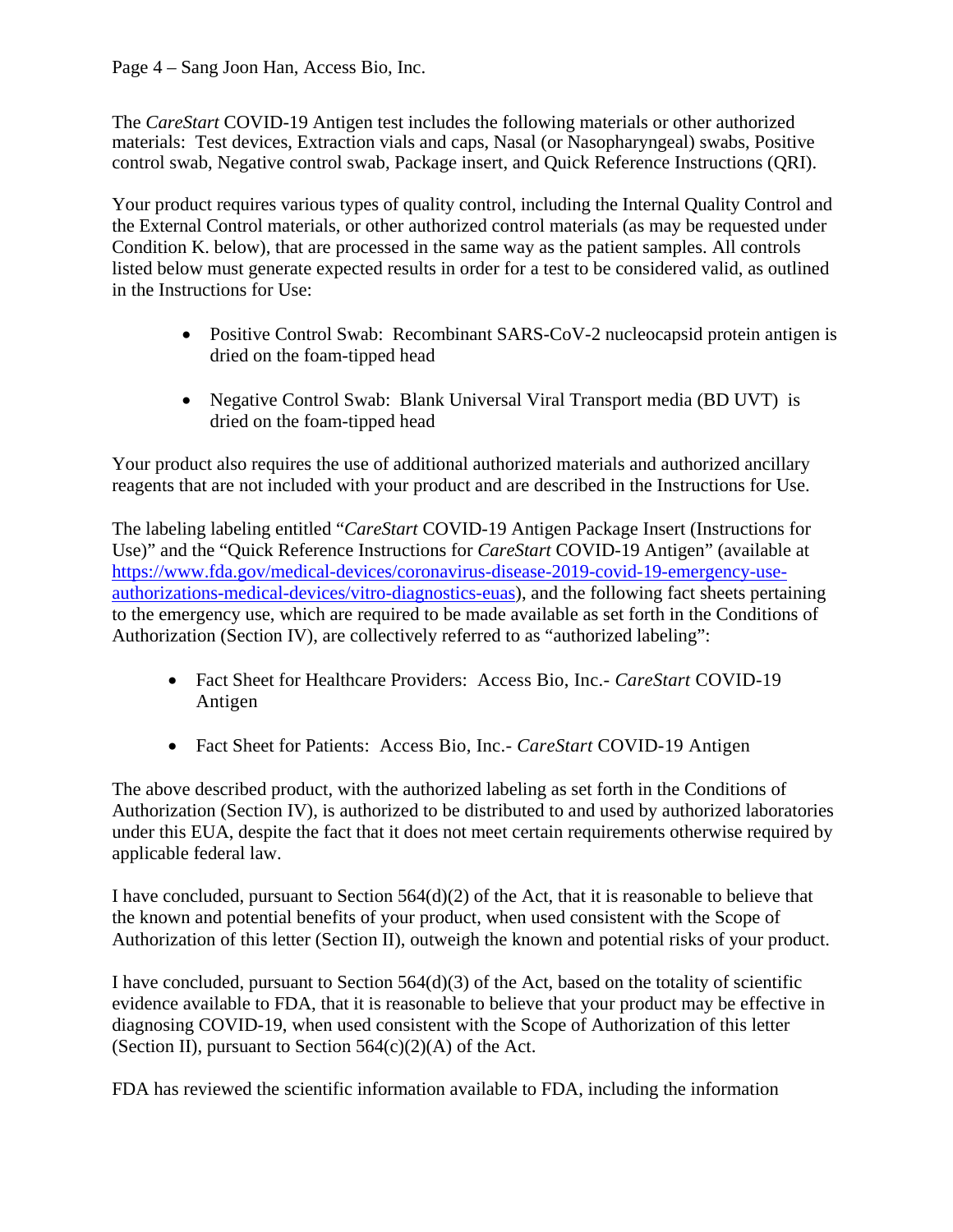Page 5 – Sang Joon Han, Access Bio, Inc.

supporting the conclusions described in Section I above, and concludes that your product (as described in the Scope of Authorization of this letter (Section II)) meets the criteria set forth in Section 564(c) of the Act concerning safety and potential effectiveness.

The emergency use of your product under this EUA must be consistent with, and may not exceed, the terms of this letter, including the Scope of Authorization (Section II) and the Conditions of Authorization (Section IV). Subject to the terms of this EUA and under the circumstances set forth in the Secretary of HHS's determination under Section 564(b)(1)(C) of the Act described above and the Secretary of HHS's corresponding declaration under Section 564(b)(1) of the Act, your product is authorized for the indication above.

# **III. Waiver of Certain Requirements**

I am waiving the following requirements for your product during the duration of this EUA:

• Current good manufacturing practice requirements, including the quality system requirements under 21 CFR Part 820 with respect to the design, manufacture, packaging, labeling, storage, and distribution of your product, but excluding Subpart H (Acceptance Activities, 21 CFR 820.80 and 21 CFR 820.86), Subpart I (Nonconforming Product, 21 CFR 820.90), and Subpart O (Statistical Techniques, 21 CFR 820.250).

# **IV. Conditions of Authorization**

Pursuant to Section 564(e) of the Act, I am establishing the following conditions on this authorization:

### **Access Bio, Inc. (You) and Authorized Distributor(s)[7](#page-4-0)**

- A. Your product must comply with the following labeling requirements under FDA regulations: the intended use statement  $(21 \text{ CFR } 809.10(a)(2), (b)(2))$ ; adequate directions for use (21 U.S.C. 352(f)), (21 CFR 809.10(b)(5), (7), and (8)); appropriate limitations on the use of the device including information required under 21 CFR  $809.10(a)(4)$ ; and any available information regarding performance of the device, including requirements under 21 CFR 809.10(b)(12).
- B. You and authorized distributor(s) must make your product available with the authorized labeling to authorized laboratories.
- C. You and authorized distributor(s) must make available on your website(s) the authorized labeling.
- D. You and authorized distributor(s) must include a physical copy of the authorized "Quick Reference Instructions for *CareStart* COVID-19 Antigen" and "*CareStart*

<span id="page-4-0"></span> $\overline{a}$ <sup>7</sup> "Authorized Distributor(s)" are identified by you, Access Bio, Inc., in your EUA submission as an entity allowed to distribute your product.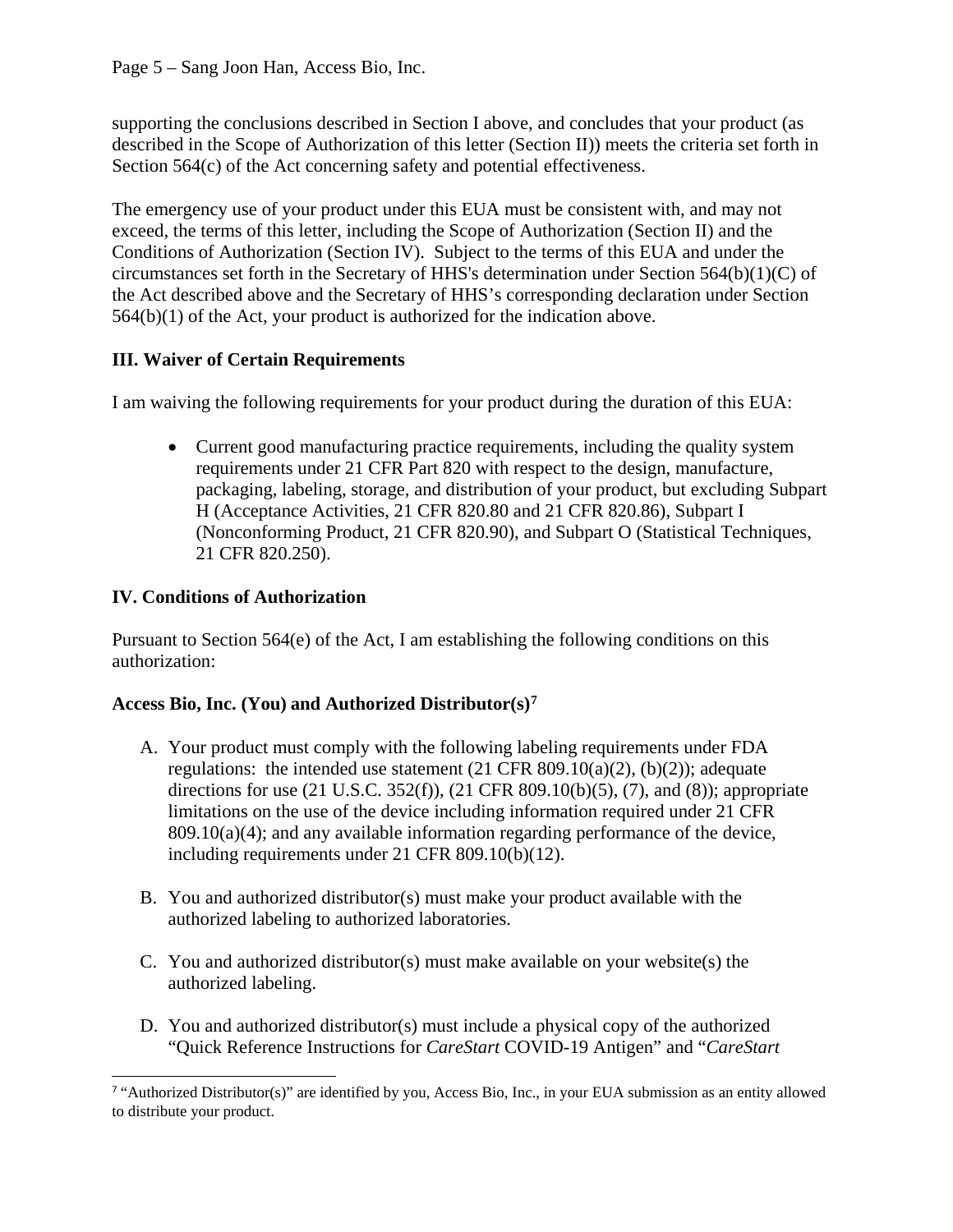COVID-19 Antigen Package Insert (Instructions for Use)" with each shipped kit of your product to authorized laboratories.

- E. You and authorized distributor(s) must inform authorized laboratories and relevant public health authorities of this EUA, including the terms and conditions herein, and any updates made to your product, authorized labeling and authorized Fact Sheets.
- F. Through a process of inventory control, you and authorized distributor(s) must maintain records of the authorized laboratories to which they distribute the test and number of tests they distribute.
- G. You and authorized distributor(s) must collect information on the performance of your product. You will report to FDA any suspected occurrence of false positive or false negative results and significant deviations from the established performance characteristics of the product of which you become aware.
- H. You and authorized distributor(s) are authorized to make available additional information relating to the emergency use of your product that is consistent with, and does not exceed, the terms of this letter of authorization.

# **Access Bio, Inc. (You)**

- I. You must notify FDA of any authorized distributor(s) of your product, including the name, address, and phone number of any authorized distributor(s).
- J. You must provide authorized distributor(s) with a copy of this EUA and communicate to authorized distributor(s) any subsequent amendments that might be made to this EUA and its authorized accompanying materials (e.g., Fact Sheets).
- K. You may request changes to this EUA for your product, including to the Scope of Authorization (Section II in this letter) or to the authorized labeling, including requests to make available additional authorized labeling specific to an authorized distributor. Such additional labeling may use another name for the product but otherwise must be consistent with the authorized labeling, and not exceed the terms of authorization of this letter. Any request for changes to this EUA should be submitted to the Division of Microbiology (DMD)/Office of Health Technology 7 (OHT7)-Office of In Vitro Diagnostics and Radiological Health (OIR)/Office of Product Evaluation and Quality (OPEQ)/Center for Devices and Radiological Health (CDRH) and require appropriate authorization from FDA prior to implementation.
- L. You must comply with the following requirements under FDA regulations: Subpart H (Acceptance Activities, 21 CFR 820.80 and 21 CFR 820.86), Subpart I (Nonconforming Product, 21 CFR 820.90), and Subpart O (Statistical Techniques, 21 CFR 820.250).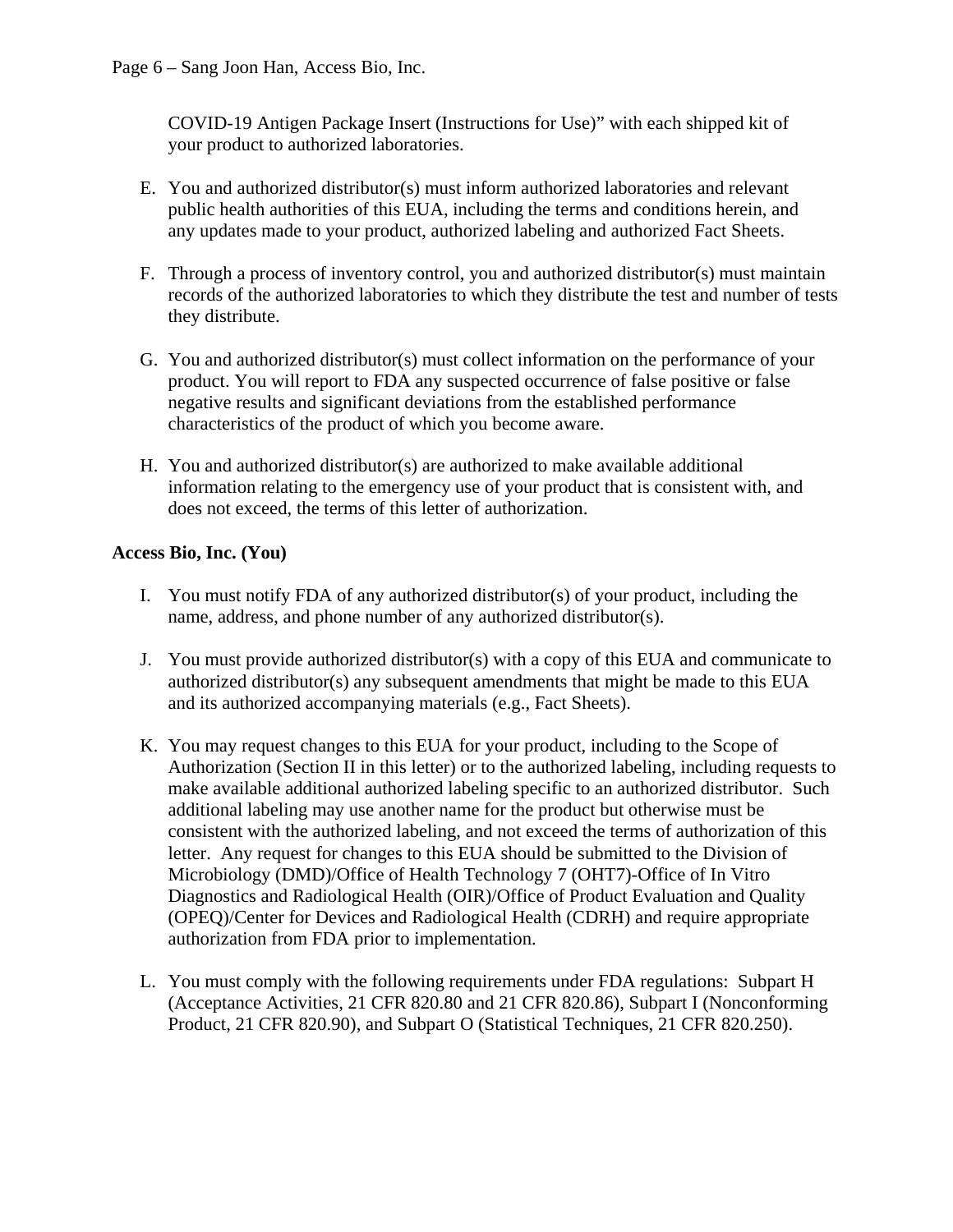- M. You must have lot release procedures and the lot release procedures, including the study design and statistical power, must ensure that the tests released for distribution have the clinical and analytical performance claimed in the authorized labeling.
- N. If requested by FDA, you must submit lot release procedures to FDA, including sampling protocols, testing protocols, and acceptance criteria, that you use to release lots of your product for distribution in the U.S. If such lot release procedures are requested by FDA, you must provide it within 48 hours of the request.
- O. You must evaluate the analytical limit of detection and assess traceability<sup>[8](#page-6-0)</sup> of your product with any FDA-recommended reference material(s). After submission to and concurrence with the data by FDA, you will update your labeling to reflect the additional testing. Such labeling updates will be made in consultation with, and require concurrence of, DMD/OHT7-OIR/OPEQ/CDRH.
- P. You must have a process in place to track adverse events, including any occurrence of false results with your product, and report to FDA pursuant to 21 CFR Part 803.

### **Authorized Laboratories**

- Q. Authorized laboratories using your product must include with test result reports, all authorized Fact Sheets. Under exigent circumstances, other appropriate methods for disseminating these Fact Sheets may be used, which may include mass media.
- R. Authorized laboratories using your product must use your product as outlined in the authorized labeling. Deviations from the authorized procedures, including the authorized instruments, authorized extraction methods, authorized clinical specimen types, authorized control materials, authorized other ancillary reagents and authorized materials required to use your product are not permitted.
- S. Authorized laboratories that receive your product must notify the relevant public health authorities of their intent to run your product prior to initiating testing.
- T. Authorized laboratories using your product must have a process in place for reporting test results to healthcare providers and relevant public health authorities, as appropriate.
- U. Authorized laboratories must collect information on the performance of your product and report to DMD/OHT7-OIR/OPEQ/CDRH (via email: [CDRH-EUA-](mailto:CDRH-EUA-Reporting@fda.hhs.gov)[Reporting@fda.hhs.gov\)](mailto:CDRH-EUA-Reporting@fda.hhs.gov) and you (Technical Support at +1-888-898-1270 or [TShelp@accessbio.net\)](mailto:TShelp@accessbio.net) any suspected occurrence of false positive or false negative results and significant deviations from the established performance characteristics of your product of which they become aware.

<span id="page-6-0"></span> <sup>8</sup> Traceability refers to tracing analytical sensitivity/reactivity back to an FDA-recommended reference material.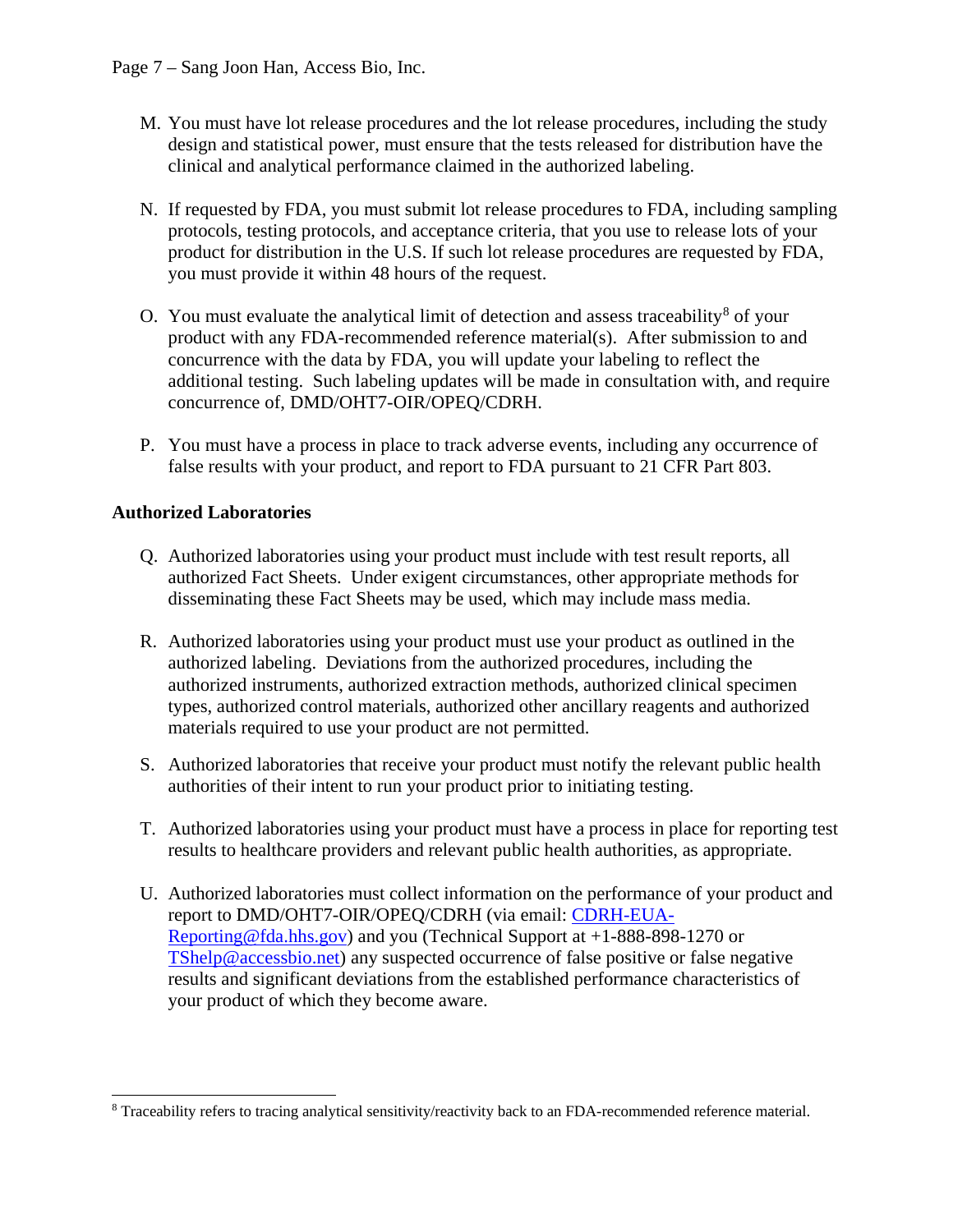Page 8 – Sang Joon Han, Access Bio, Inc.

V. All operators using your product must be appropriately trained in performing and interpreting the results of your product, use appropriate personal protective equipment when handling this kit, and use your product in accordance with the authorized labeling.

#### **Access Bio, Inc. (You), Authorized Distributor(s) and Authorized Laboratories**

W. You, authorized distributors, and authorized laboratories using your product must ensure that any records associated with this EUA are maintained until otherwise notified by FDA. Such records will be made available to FDA for inspection upon request.

#### **Conditions Related to Printed Materials, Advertising and Promotion**

- X. All descriptive printed matter, advertising, and promotional materials relating to the use of your product shall be consistent with the authorized labeling, as well as the terms set forth in this EUA and meet the requirements set forth in section  $502(a)$ ,  $(q)(1)$ , and  $(r)$  of the Act and FDA implementing regulations.
- Y. No descriptive printed matter, advertising, or promotional materials relating to the use of your product may represent or suggest that this test is safe or effective for the detection and differentiation of SARS-CoV-2, influenza A and influenza B.
- Z. All descriptive printed matter, advertising, and promotional materials relating to the use of your product shall clearly and conspicuously state that:
	- This product has not been FDA cleared or approved, but has been authorized by FDA under an EUA for use by authorized laboratories;
	- This product has been authorized only for the detection of proteins from SARS-CoV-2, not for any other viruses or pathogens; and
	- The emergency use of this product is only authorized for the duration of the declaration that circumstances exist justifying the authorization of emergency use of in vitro diagnostics for detection and/or diagnosis of COVID-19 under Section 564(b)(1) of the Federal Food, Drug, and Cosmetic Act, 21 U.S.C. § 360bbb- $3(b)(1)$ , unless the declaration is terminated or authorization is revoked sooner.

The emergency use of your product as described in this letter of authorization must comply with the conditions and all other terms of this authorization.

### **V. Duration of Authorization**

This EUA will be effective until the declaration that circumstances exist justifying the authorization of the emergency use of in vitro diagnostics for detection and/or diagnosis of COVID-19 is terminated under Section 564(b)(2) of the Act or the EUA is revoked under Section 564(g) of the Act.